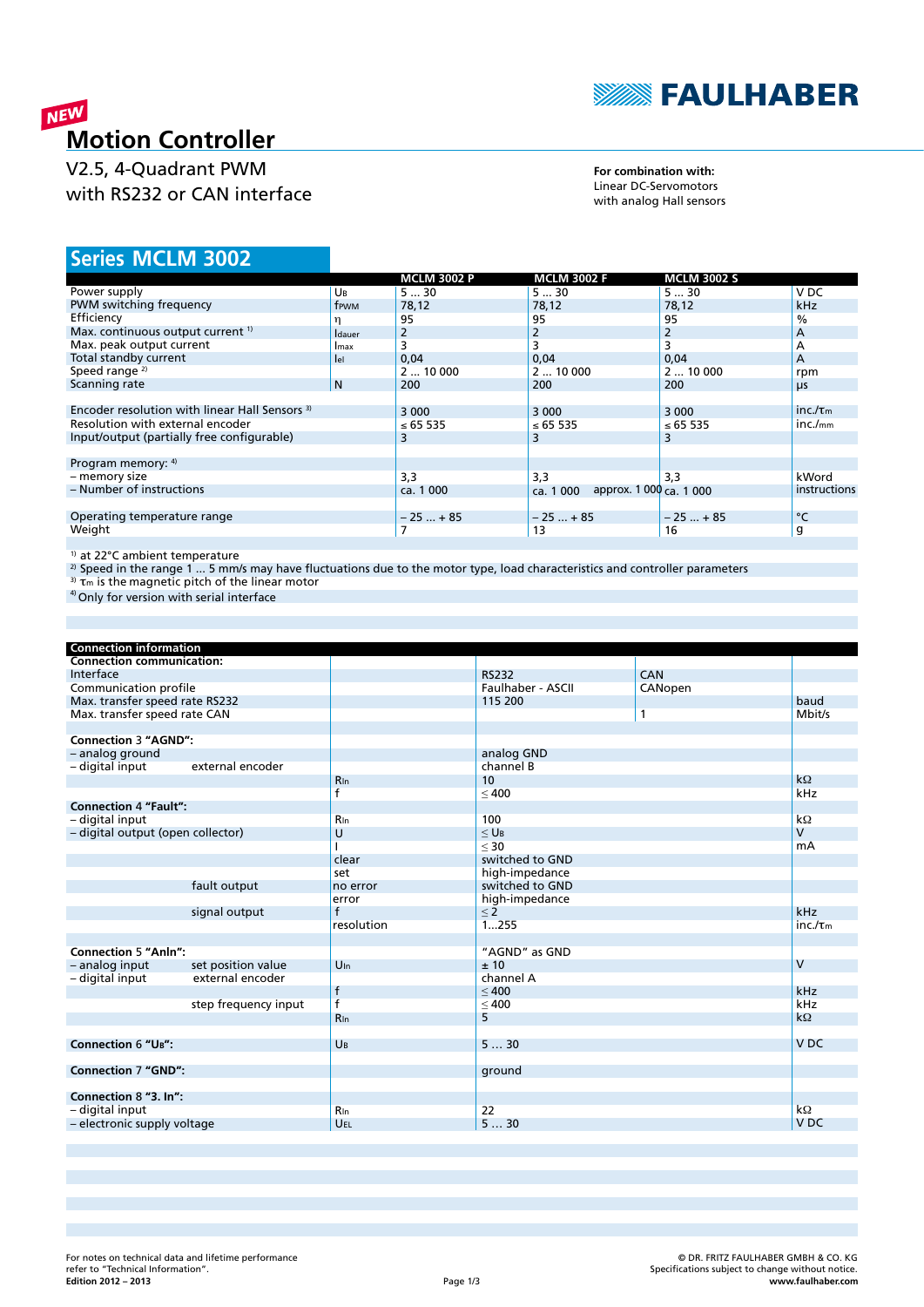

| <b>Connection information</b>                 |          |                 |                    |                 |
|-----------------------------------------------|----------|-----------------|--------------------|-----------------|
| Connection 9-11 "Sensor A, B, C":             |          |                 |                    |                 |
| Hall sensor input                             | Sensor A |                 | Hall Sensor A      |                 |
|                                               | Sensor B |                 | Hall Sensor B      |                 |
|                                               | Sensor C |                 | Hall Sensor C      |                 |
|                                               |          | $U_{\text{In}}$ | $\leq 5$           | v               |
| <b>Connection 12 "Ucc":</b>                   |          |                 |                    |                 |
| Output voltage for external use <sup>1)</sup> |          | Uout            | 5                  | v               |
| Load current                                  |          | lOut            | $\leq 60$          | <b>mA</b>       |
|                                               |          |                 |                    |                 |
| <b>Connection 13 "SGND":</b>                  |          |                 |                    |                 |
| Signal GND                                    |          |                 | Signal masse       |                 |
|                                               |          |                 |                    |                 |
| Connection 14-16 "Motor A, B, C":             |          |                 |                    |                 |
| Motor connection                              | Motor A  |                 | Phase A            |                 |
|                                               | Motor B  |                 | Phase B            |                 |
|                                               | Motor C  |                 | Phase C            |                 |
|                                               |          | Uout            | $0$ U <sub>B</sub> | V <sub>DC</sub> |
| PWM switching frequency                       |          | frwm            | 78,12              | kHz             |

### 1) E.g. Hall Sensors

The signal level (PLC or TTL) of the digital inputs can be set over the interface (see operating instruction manual). Standard (PLC): Low 0...4,5V / High 12,5V...UB, TTL: Low 0...0,5V / High 2,5V...UB

**Options**

Separate power supply (Option no.: 3085)

**Full product description**

Example:

**MCLM 3002 S RS** (RS232) **MCLM 3002 F CF** (CANopen with Faulhaber CAN) **MCLM 3002 P RS** (RS232)

| <b>Accessories</b>  |                  | Motor<br>Type | Part No.<br>for MCLM 3002 S, F |
|---------------------|------------------|---------------|--------------------------------|
| Programming adapter | <b>RS232/CAN</b> | <b>BL</b>     | 6501.00121                     |
|                     |                  |               |                                |
|                     |                  |               |                                |
|                     |                  |               |                                |
|                     |                  |               |                                |
|                     |                  |               |                                |
|                     |                  |               |                                |
|                     |                  |               |                                |
|                     |                  |               |                                |
|                     |                  |               |                                |
|                     |                  |               |                                |
|                     |                  |               |                                |
|                     |                  |               |                                |
|                     |                  |               |                                |
|                     |                  |               |                                |